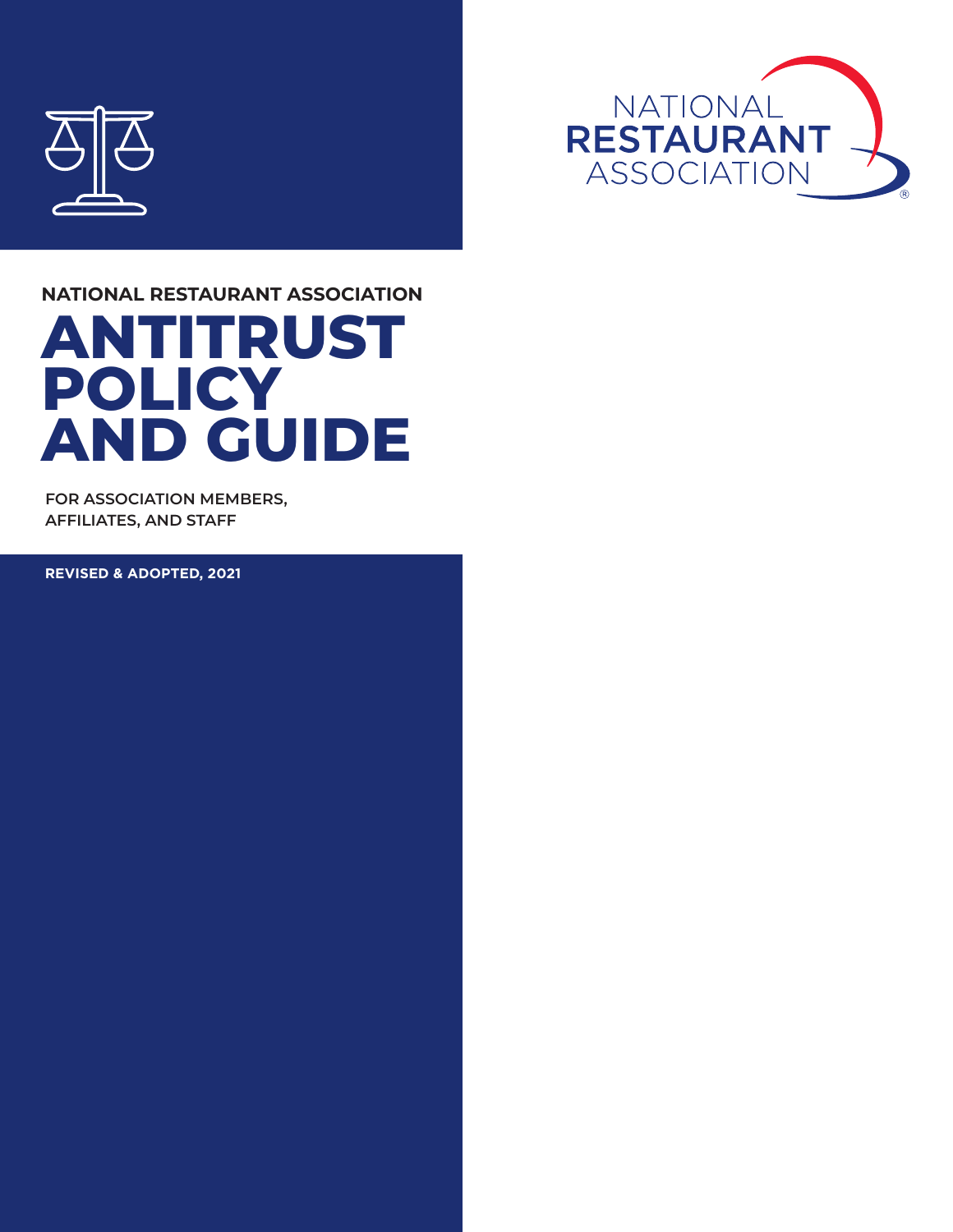# **TABLE OF CONTENTS**

| Sample Compliance Statement of Policy for Distribution and Recitation |
|-----------------------------------------------------------------------|
|                                                                       |
|                                                                       |
|                                                                       |
|                                                                       |
|                                                                       |
|                                                                       |
|                                                                       |
|                                                                       |
| <b>Specific The Association Policy on Sharing</b>                     |
|                                                                       |

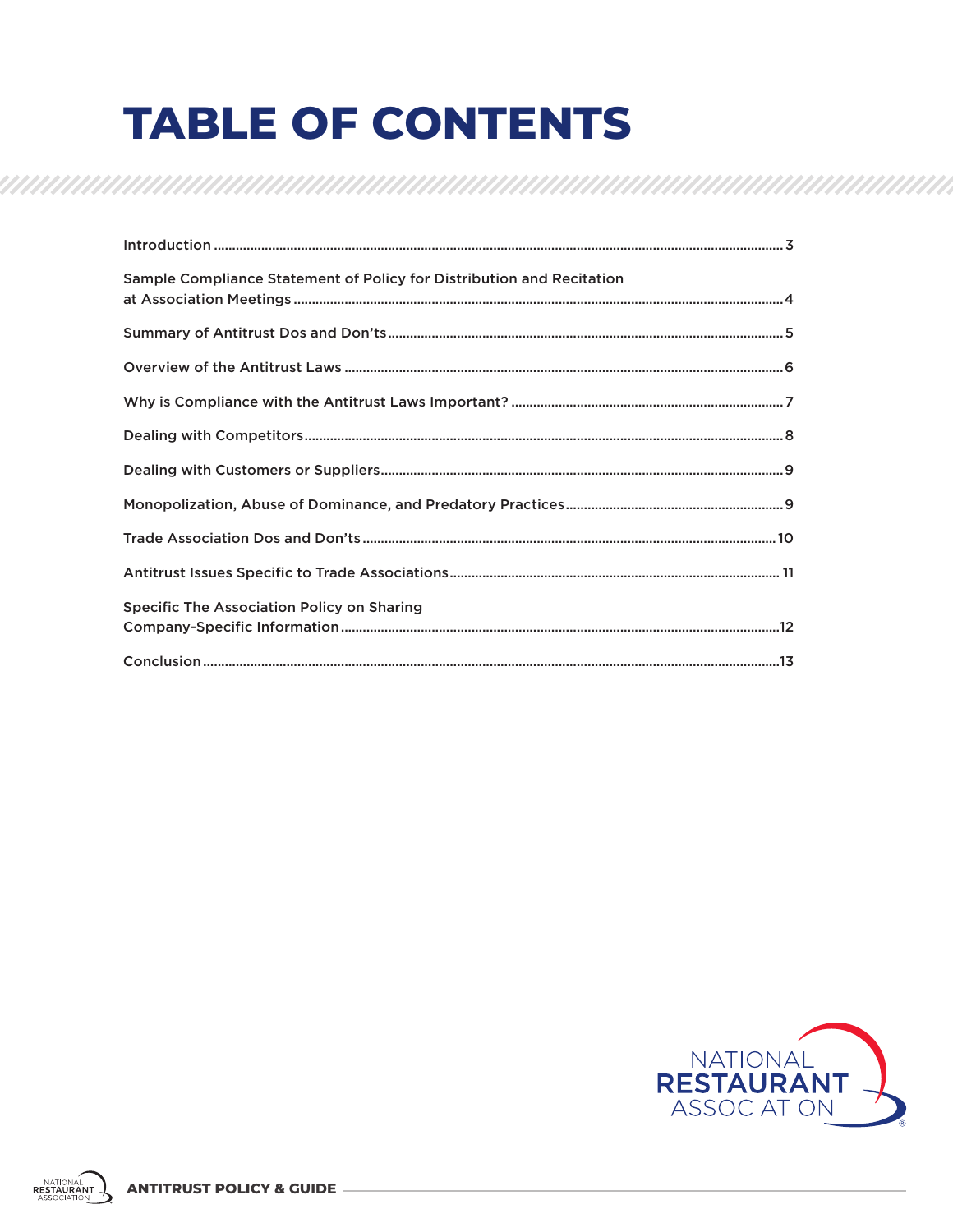# **INTRODUCTION**

Although trade associations such as the National Restaurant Association (the "Association"), are generally recognized as procompetitive and important resources for American business, they can be particularly subject to accusations of anticompetitive behavior. Because the Association is by its nature a combination of competitors, potential competitors, suppliers, customers and affiliates, the Association and its members must ensure that their activities do not lead to an illegal restraint of trade, or even create the appearance of such an anticompetitive restraint.

All Association members, directors, officers, committee members, meeting participants, and employees must be aware of the ever-present threat of antitrust liability. This applies at formal and informal meetings of the Association or other related activities; including Board meetings, member meetings, educational events and community forums. It is important to remember that the antitrust laws apply equally in the board room as in the bar room, so caution should be undertaken at dinner and social events.

Moreover, a trade association is often the entity that government enforcers look to first in seeking information about possible anticompetitive conduct in a given industry, and/or by member companies that may be under investigation.

The Association believes that thriving and competitive markets are necessary for the continuing success of its members and the restaurant and hospitality industry. Antitrust laws are designed to promote competition by prohibiting certain kinds of behavior. For these reasons, the Association expects all of its members, directors, officers, committee members, meeting participants, and employees to comply with the applicable federal and state antitrust laws.

This Association Antitrust Policy and Guide should aid the Association members, directors, officers, committee members, and employees on general antitrust questions and issues. As these guidelines do not address every situation with antitrust consequences, please feel free to consult with the Association's General Counsel or appropriate staff with any questions or concerns.

### **SPECIAL NOTE ON THE NATIONAL RESTAURANT ASSOCIATION EDUCATIONAL FOUNDATION ("FOUNDATION") ACTIVITIES**

Although activities of charitable foundations are not generally thought to be conducive to anticompetitive behavior, because The National Restaurant Association Educational Foundation's activities are generally conducted by industry competitors, potential competitors, suppliers and customers, this Policy is to apply to the Foundation as well as other Association affiliates.

**ANTITRUST POLICY & GUIDE**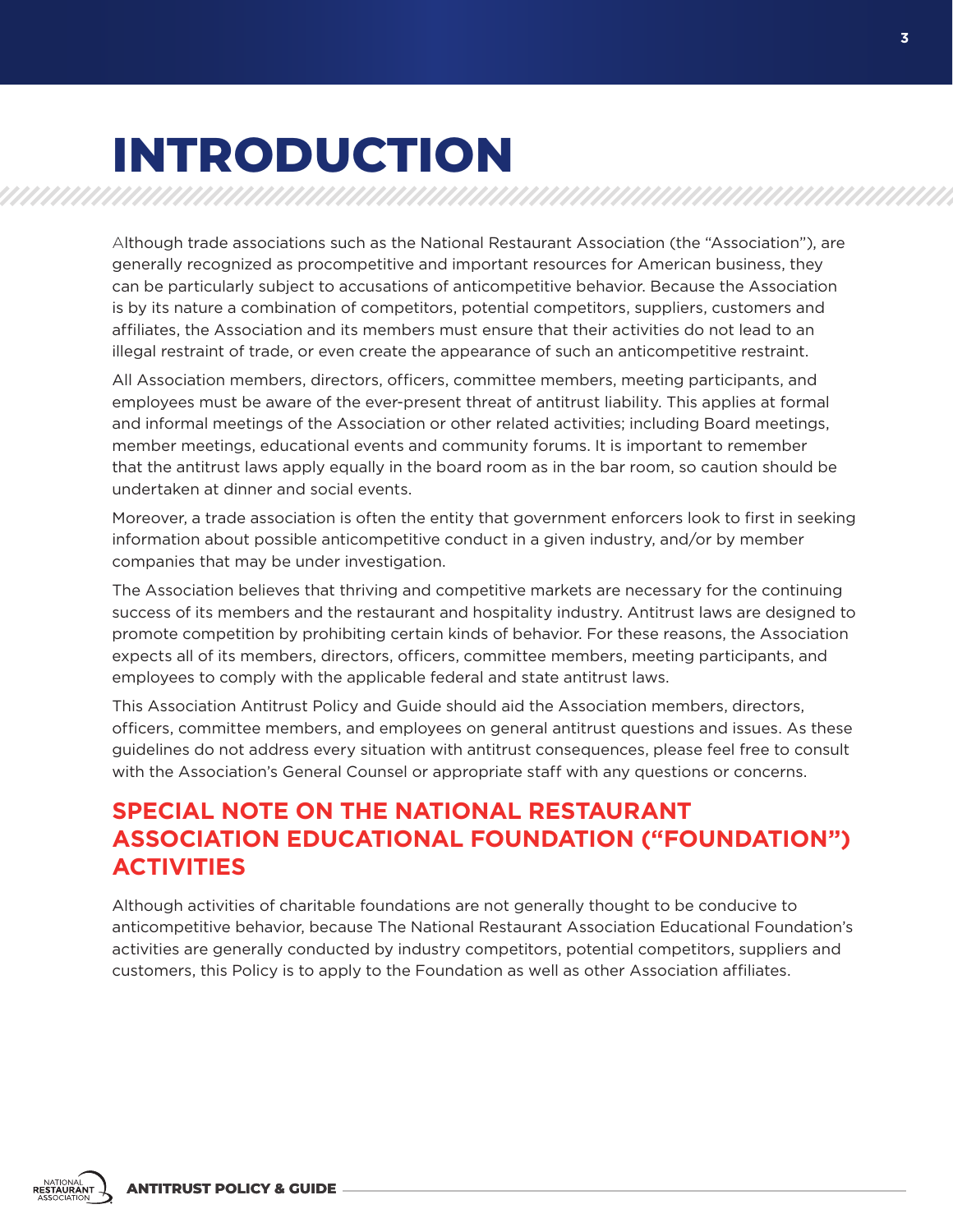### **NATIONAL RESTAURANT ASSOCIATION SAMPLE SCRIPT**

FOR DISTRIBUTION AND RECITATION AT ASSOCIATION MEETINGS

### **INTRO SCRIPT FOR ANTITRUST**

The National Restaurant Association and its affiliated organizations are committed to advancing and protecting the restaurant and hospitality industry.

In doing so, we are also committed to complying with all applicable antitrust laws and regulations. As an association comprised of competitors, potential competitors, suppliers, and customers, it is extremely important that we steer clear of any discussions that could be interpreted as anticompetitive.

As such, like all meetings and activities of the Association, we will refrain from sharing competitively sensitive, confidential information such as proprietary pricing methods, pricing components, individual company business plans, production figures, or similar matters. Similarly, we must also avoid any attempts to limit or restrict competition or new market participants.

Further antitrust guidance is contained in the Association's Antitrust Policy.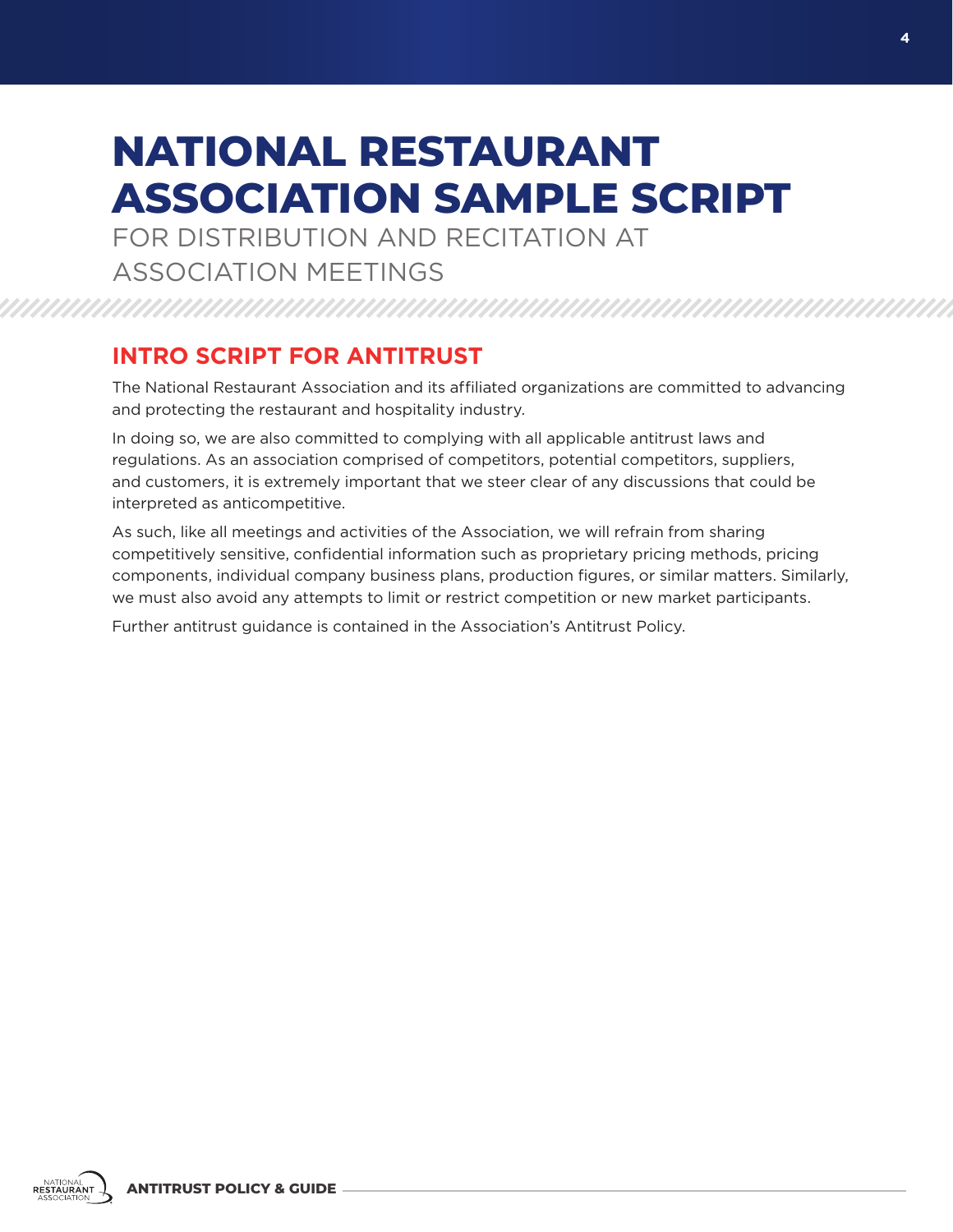### **SUMMARY OF ANTITRUST DOS AND DON'TS**

*The intent of this Guide is not to make you an antitrust lawyer but to give you enough information about the law so you will know a dangerous area when you see it. The following are some of the most critical "Dos and Don'ts" for antitrust compliance:*

- **DON'T** share confidential, competitively sensitive information that has not been disclosed to the public before.
- **DON'T** discuss prices, fees or rates, or features that can impact (raise, lower, or stabilize) prices such as discounts, costs, salaries, terms and conditions of sale, warranties, or profit margins. Note that a price-fixing violation may be inferred from price-related discussions followed by parallel decisions on pricing by association members — even in the absence of an oral or written agreement on prices.
- **DON'T** share data concerning wages paid, bonus structures, tip pool inclusion, production, sales, bids, costs, or other business practices unless the exchange is made pursuant to a wellplanned survey that has been approved by the Association.
- **DON'T** agree with competitors as to uniform terms of sale, warranties, or contract provisions without the input of your own counsel or the Association's General Counsel.
- **DON'T** agree with competitors as to restrictions on production or other output.
- **DON'T** agree with competitors to divide territories or markets.
- **DON'T** agree with competitors not to deal with certain suppliers or customers.
- **DON'T** try to prevent a supplier from selling to your competitor(s).
- **DON'T** agree to any association membership restrictions, standard-setting, certification, accreditation, or self-regulation programs without consultation and approval by the Association's General Counsel.
- **DO** ask the staff if there is any information exchange or survey that you believe might benefit the industry, which can be arranged with appropriate safeguards.
- **DO** expect and require that the Association meetings have agendas that are circulated in advance, and that minutes of all meetings properly reflect the actions taken at the meeting.
- **DO** feel free to question any improper or questionable subjects or conversations, and bring to the attention of others.
- **DO** seek advice from your own counsel or from the Association's General Counsel if you have questions regarding the antitrust laws or your responsibilities under these laws.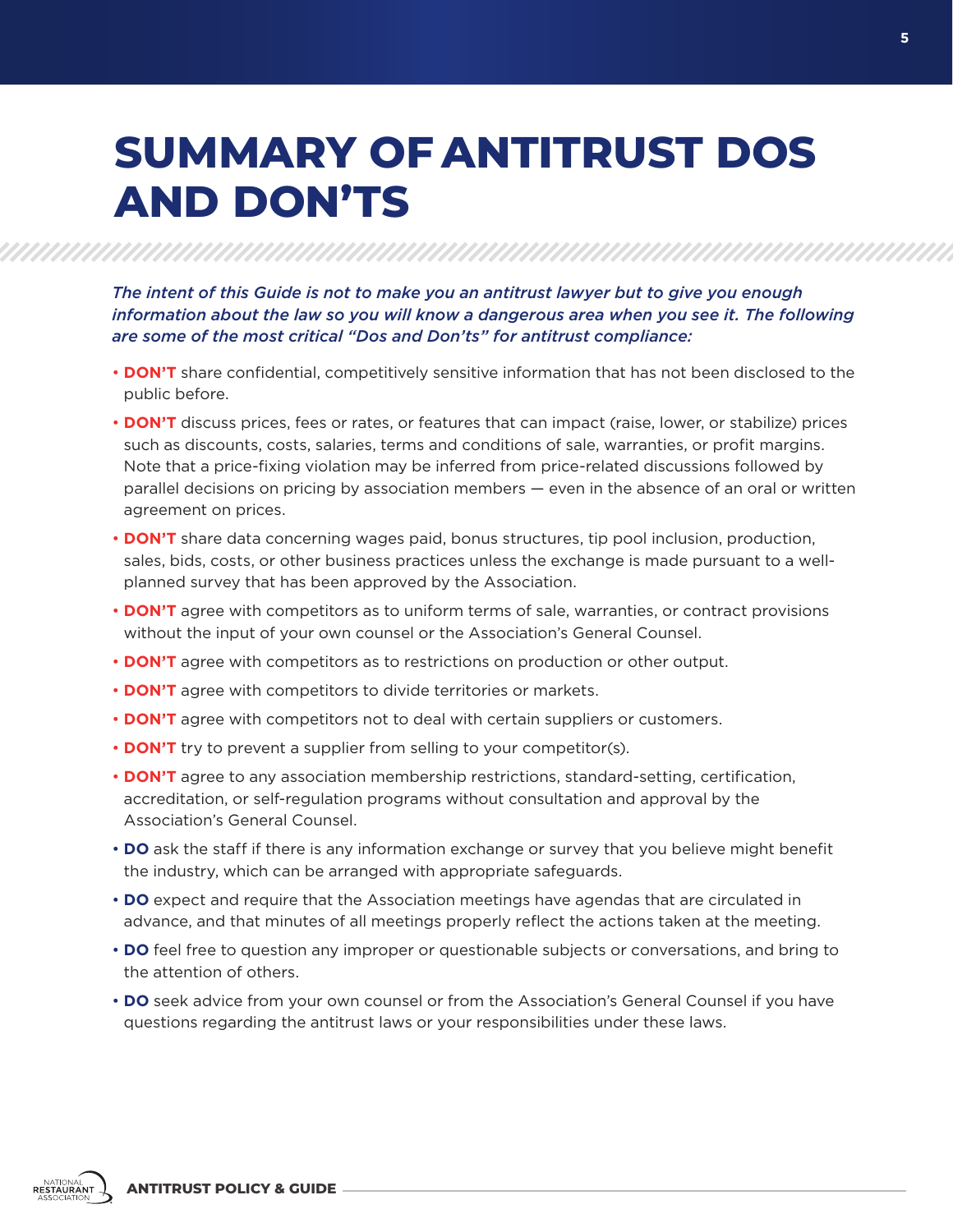### **OVERVIEW OF ANTITRUST LAWS**

*Broadly stated, the basic objective of the antitrust regulations is to preserve and promote competition and the free enterprise system. These laws are premised on the assumption that private enterprise and free competition are the most efficient ways to promote quality commerce and services, allocate resources, and produce goods at the lowest price.* 

The U.S. antitrust statutes of principal concern to companies and individuals that participate in trade association activities are Section 1 of the Sherman Act and Section 5 of the Federal Trade Commission Act. These laws prohibit all contracts, combinations, and conspiracies that unreasonably restrain trade.

In addition, each State has adopted laws that address antitrust and fair trade matters which can be investigated and/or enforced at each State level. State laws usually are interpreted and applied in a similar fashion to the federal laws. In general, strict compliance with the federal antitrust laws will result in compliance with the state laws.

Some activities are regarded as unreasonable by their very nature and are, therefore, considered illegal *"per se,"* which means that are conclusively presumed to be unlawful. Practices in the *"per se"* category include naked agreements between competitors to fix prices; agreements to boycott competitors, suppliers, or customers; and agreements to allocate markets or limit production. Conduct that does not unambiguously injure competition is not "*per se*" unlawful, but rather is analyzed under the "rule of reason." Under the "rule of reason," courts will analyze agreements or conduct by examining all of the facts and circumstances that surround the conduct in question to determine whether the actions unreasonably restrain trade.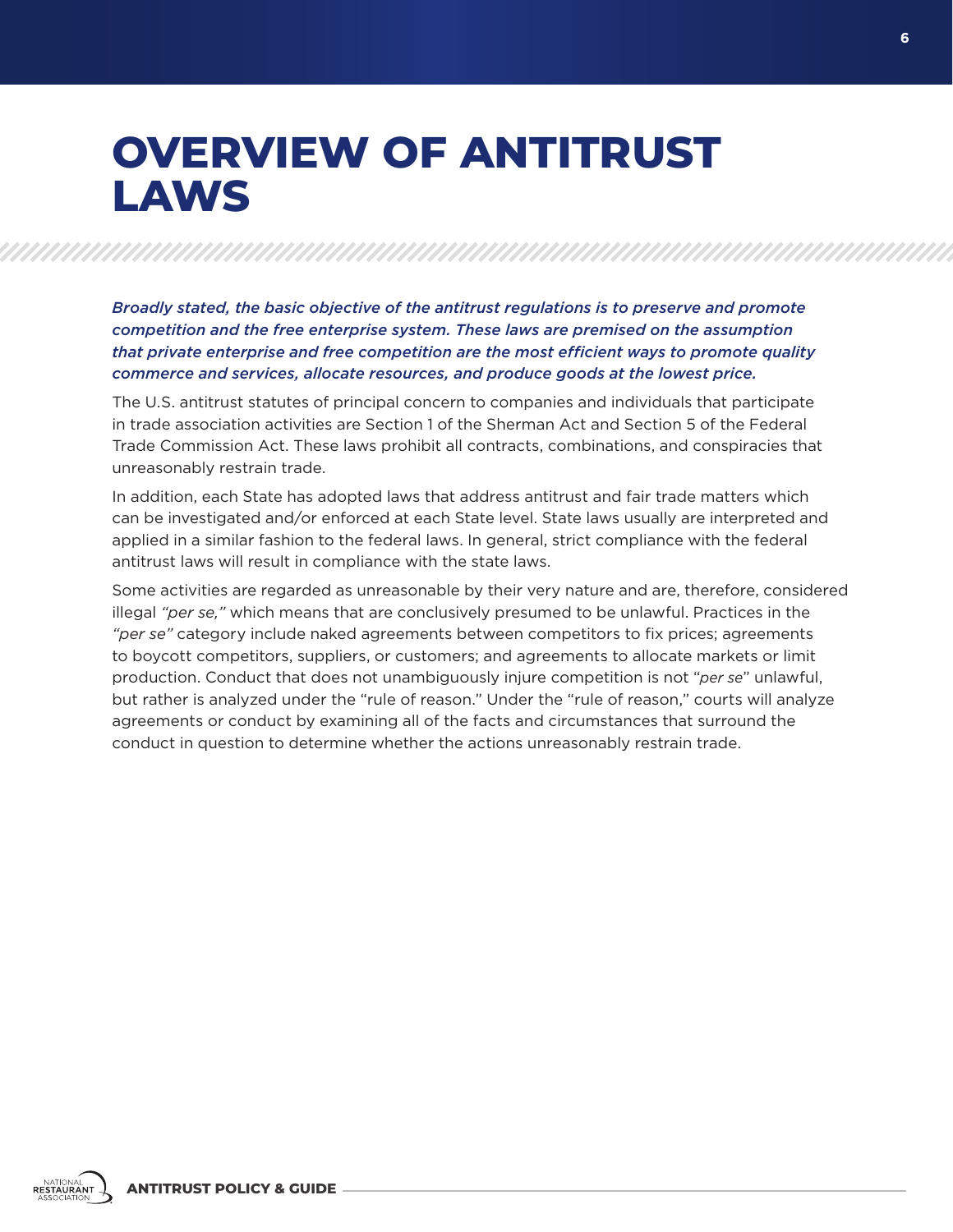### **WHY IS COMPLIANCE WITH THE ANTITRUST LAWS IMPORTANT?**

*Aside from the fact that the Association is committed to abiding by the laws of all jurisdictions in which it operates, the penalties for violations of the antitrust laws can be very severe — both for the Association members and for individuals.*

### **FOR MEMBERS AND PARTICIPANTS OF ASSOCIATION ACTIVITIES:**

- Under U.S. antitrust laws, corporations can be fined up to \$100 million per violation. Courts also can impose an "alternate fine" of up to twice the gain to the perpetrator or twice the loss to the victim as a result of illegal behavior.
- Courts or government antitrust agencies can impose permanent restrictions limiting corporate activity.
- Private actions by competitors who can show they were harmed by the perpetrator's actions — can result in damages many times the size of a government-imposed fine.

#### **FOR INDIVIDUALS:**

- Violations of the Sherman Antitrust Act are felonies.
- Individuals can be imprisoned for up to ten years, fined up to \$1 million, or both, per violation.

### **FOR THE ASSOCIATION:**

- Injunctions or other orders issued by the courts may prevent the Association from pursuing association business.
- On occasion, courts have ordered trade associations to disband.

### **EVENT AND INVESTIGATION IS EXPENSIVE AND TIME CONSUMING**

Dealing with a government antitrust investigation or a private antitrust lawsuit is expensive, time-consuming, and distracting. In addition, an investigation or lawsuit can seriously damage the reputation of the Association, its members, and individuals. It is important to emphasize that these penalties, damages, and distractions are entirely avoidable — by understanding in very basic terms what the antitrust laws require, and by consulting with legal counsel whenever you are in doubt.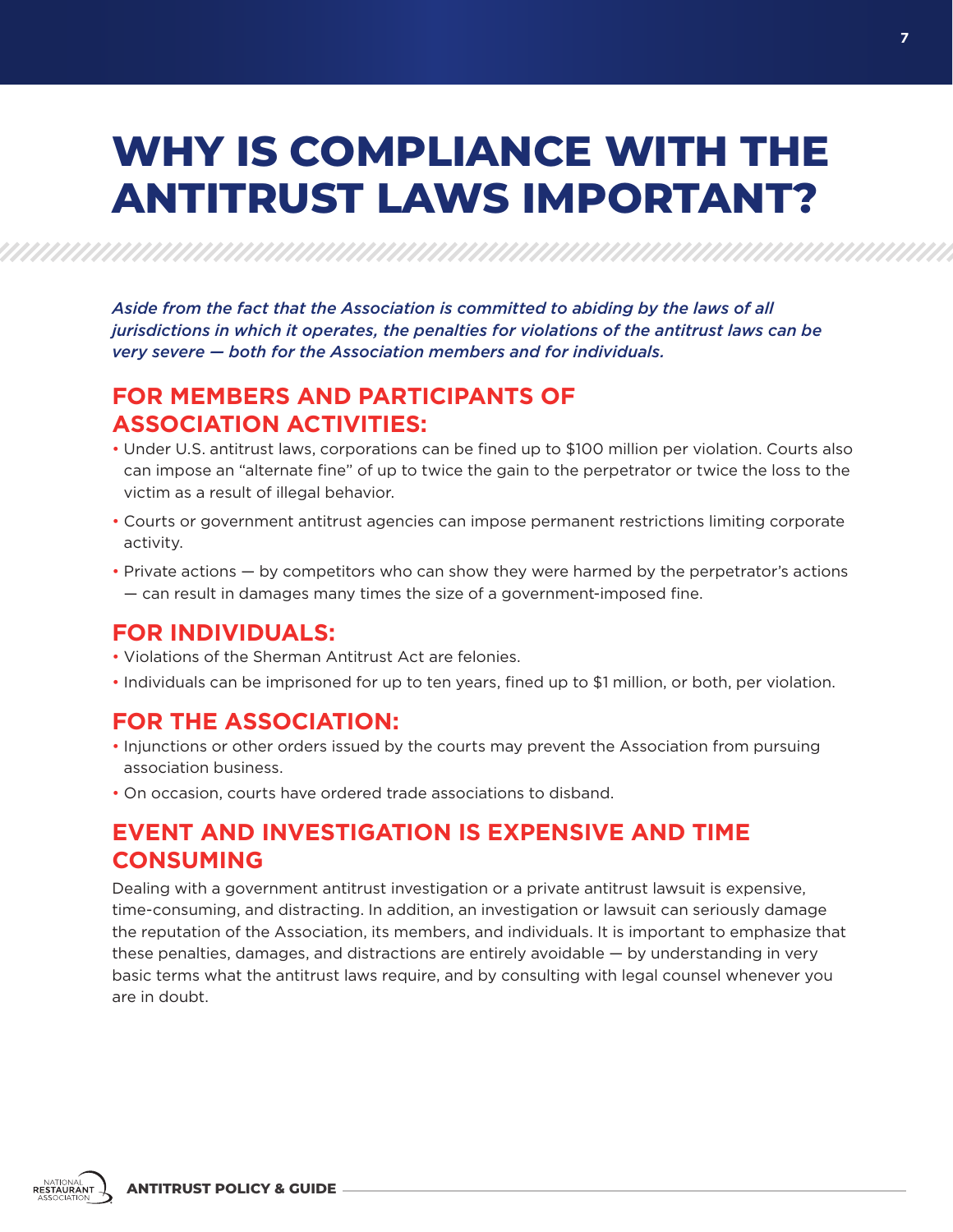# **DEALING WITH COMPETITORS**

The basic premise of the antitrust laws is that competition entails each company making its business decisions **independently of the others**. Each of the offenses highlighted below, as well as other antitrust law violations, have at their core some form of "agreement" among otherwise independent companies. It is important to understand that an "agreement" in antitrust terms rarely means a written agreement signed by all of the "parties" to the agreement. More often than not, "tacit" agreements are inferred, by judges or juries, from facts and circumstances that suggest the existence of an understanding. Agreements can be direct or indirect, explicit or tacit. Plaintiffs can prove an agreement with all sorts of evidence, including, most typically, circumstantial evidence.

In the discussion that follows, bear in mind that an "agreement" is a very flexible concept under the antitrust laws. **For this reason, it is important that your statements, actions, and writings be as clear and unambiguous as possible, so as to avoid misinterpretation or misconstruction after the fact.** Never give the impression that any illegal agreement has been reached with a competitor or that inappropriate information has been exchanged.

The following outlines some of the activities involving competitors that can lead to violations of the antitrust laws:

### **PRICE FIXING**

Any agreement with a competitor establishing, altering, or relating to prices, or terms and conditions of sale, is unlawful, regardless of the circumstances. Price fixing is considered unlawful under the antitrust laws regardless of the reasons why it is undertaken (*per se* unlawful). You should not communicate with a competitor to obtain their prices, or have any discussions with competitors on pricing methods, pricing strategies, margins, costs, price increases, credit terms, or terms and conditions of sale under any circumstances.

### **WAGE RELATED INFORMATION**

Although wages are a component and input of prices, particular care should be taken to avoid exchanging confidential wage, wage structure, bonus structure or other similar information dealing with compensation. The Department of Justice has recently issued a series of "Red Flag" alerts advising against sharing of such information. Information like tip pool participation, bonus structures, and benefits should not be exchanged or discussed.

### **ALLOCATING MARKETS**

Unlawful agreements allocating markets occur when competitors divide territories or customers among themselves. Market allocation is *per se* unlawful in the United States. For example, two competitors cannot agree that one will sell or focus on one geographic market, and the other will sell or focus in a different geographic market or to a different group of customers.

### **GROUP BOYCOTTS**

An unlawful group boycott occurs when competitors, suppliers, or customers agree with each other (or pressure another person) not to deal with others. This should be distinguished from a unilateral refusal to deal, where a company decides on its own, and without consulting any other company, that it does not want to buy from or sell to another company, which is usually lawful (except, for example, in certain cases where the supplier has a dominant market position).

### **BID RIGGING**

NATIONAL<br>RESTAURANT

Any agreement with a competitor on any method by which prices or bids will be determined is *per se* unlawful. Illegal bid rigging also includes agreements or understandings among competitors to (1) rotate bids or contracts; (2) determine who will bid and who will not bid, or who will bid to which customers, or who will bid high and who will bid low; (3) fix the prices that individual competitors will bid; or (4) exchange information about the value or terms of bids between competitors in advance of submitting bids.

### **KEY POINTS**



### **DEALING WITH COMPETITORS**

Competition requires independent business decisions.

**NEVER** give the impression that any illegal agreement has been reached with a competitor.

**DON'T** discuss prices, pricing methods, pricing strategies, margins, costs, price increases, credit terms, or terms and conditions of sale with a competitor.

**DON'T** discuss wage related information, including wages, bonus structure, or other information.

**DON'T** agree with a competitor to divide territories or customers.

**DON'T** enter into an agreement with a competitor, supplier, or customer not to deal with others.

**DON'T** agree with a competitor on a method for dividing up bids/jobs.

**ANTITRUST POLICY & GUIDE**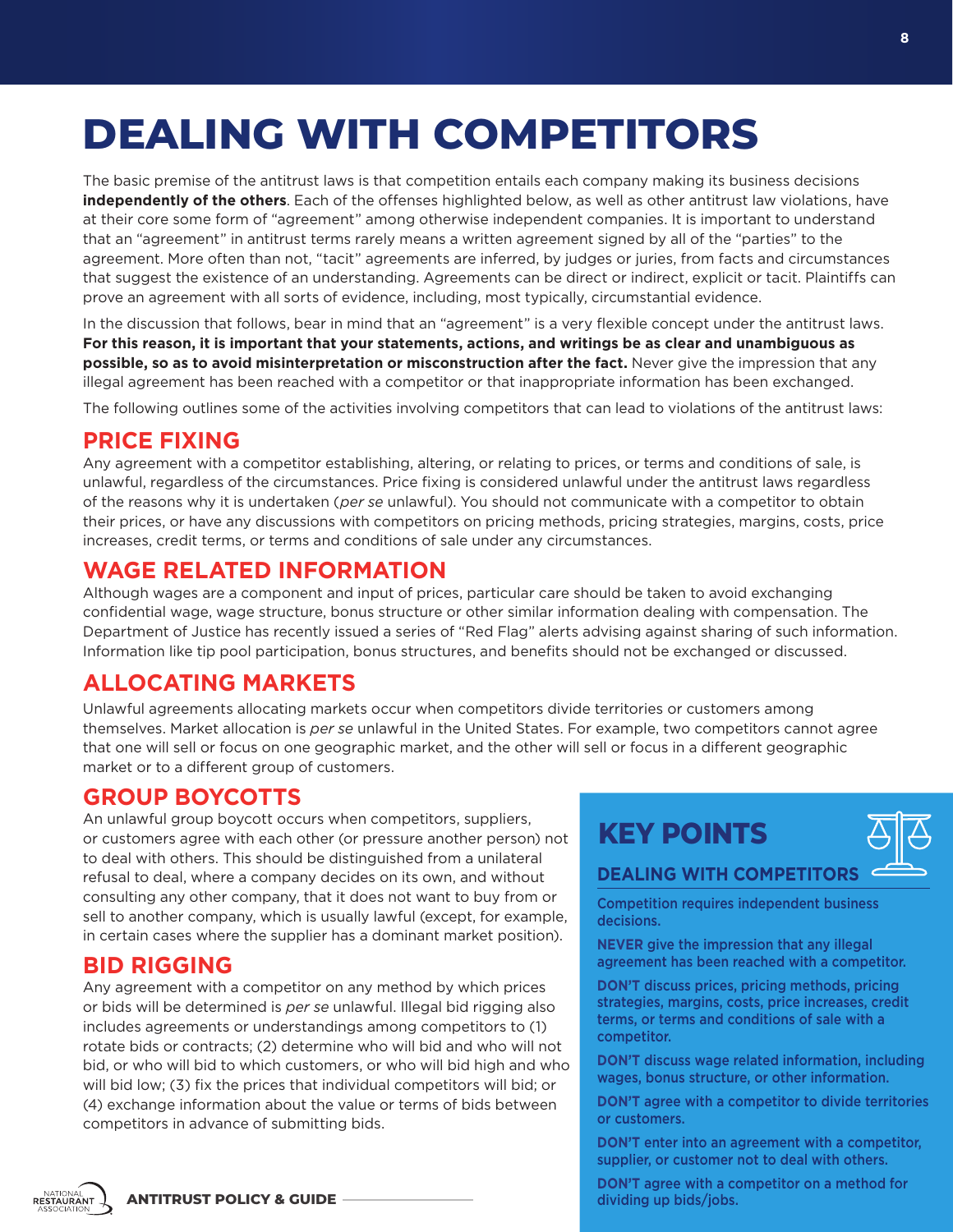### **DEALING WITH CUSTOMERS OR SUPPLIERS**

### **REFUSALS TO DEAL**

Generally, companies have the right to select their customers and suppliers and may refuse to deal with anyone for any reason or for no reason at all. However, any decision not to supply/ purchase must be made by the member **alone**. Agreeing, or even just conferring, with another company regarding a refusal to deal can transform a **unilateral** refusal to deal into an unlawful group boycott. When you decide not to deal with a particular supplier/ customer or not to sell in a particular market, the decision should be made for independent business reasons and not because of an agreement or understanding with another company.

### **KEY POINTS DEALING WITH CUSTOMERS OR SUPPLIERS**

Decisions not to deal with customers or suppliers must be made unilaterally.

### **MONOPOLIZATION, ABUSE OF DOMINANCE, AND PREDATORY PRACTICES**

Although monopolization is not generally thought to be major concern for industries such as the restaurant and hospitality industry due to the large number of market participants, attention should still be paid in the event that market participants have significant power over a particular market or geographic area. A company has "monopoly power" or a "dominant position" if it has the power to control market prices or exclude competition. Relevant factors in determining whether a company has a dominant market position include: its market share; the company's position relative to that of its competitors; the existence of barriers to entry into the market; the dependence of customers on a particular product or service; and the extent of

### **KEY POINTS**



**MONOPOLIZATION, ABUSE OF \DOMINANCE, AND PREDATORY PRACTICES**

**DON'T** use market position to prevent effective competition.

**DO** compete fairly.

any vertical integration with other operators (e.g., between suppliers and retailers).

Even companies with monopoly power or a dominant market position can continue to compete fairly to increase the size of their business. It is not an offense to be dominant; what is problematic is the abuse of such dominance. Companies cannot use their market position to further entrench their monopoly power or abuse their dominant position. Determining what constitutes a given market, whether these restrictions apply to particular markets, and whether particular business practices may create problems.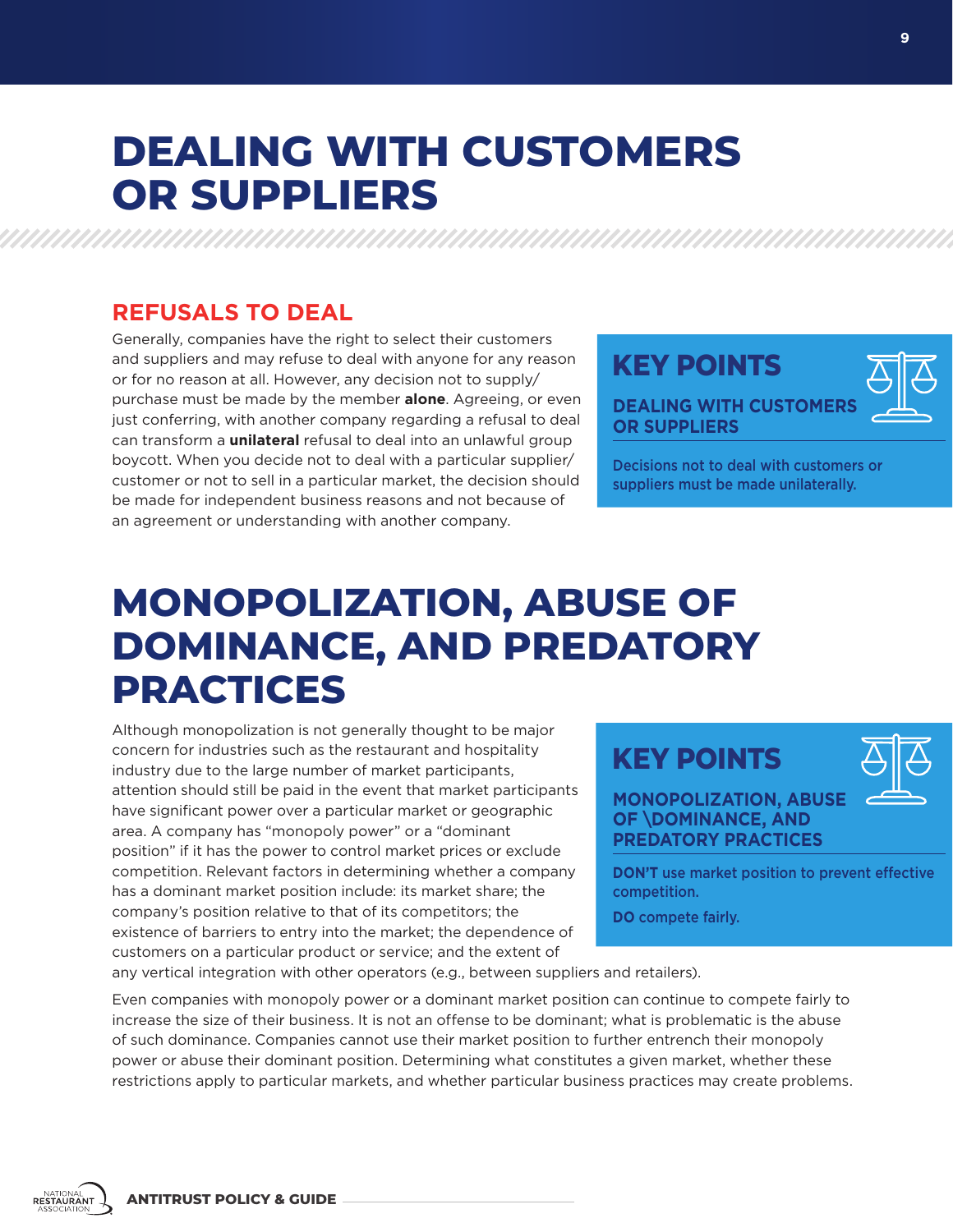### **TRADE ASSOCIATION DOS AND DONT'S**

Trade associations are generally recognized to serve important and procompetitive business purposes but raise antitrust concerns simply because competitors are present. Government officials often view trade associations as potential sources of illegal competitor collaboration. They also often subpoena associations to gather information on members or industries under investigation. If a trade association meeting is followed by parallel action among competitors, such as an increase in prices or a reduction in output, it could be assumed or inferred that improper activity took place.

#### The following are a few simple guidelines:

**DO** expect a clear statement of the purpose of the association meeting.

**DO** ask for an agenda if you do not receive one with your meeting notice. Do not participate in meetings that do not have set agendas, or agendas that appear improper or overly vague. If you have any questions about any agenda item, contact legal counsel before attending.

**DO** request that Association staff or counsel be present at any trade association discussion that involves potentially competitively sensitive information. Don't disclose or discuss your confidential, competitively sensitive information that has not been shared with the public previously.

**DON'T** discuss prices, price trends, the timing of price changes, costs of common inputs, margins, terms of sale, discounts and rebates, advertised prices, promotional programs, inventory levels, production levels, capacities, new projects, and the like with competitors.

**DON'T** hesitate to "raise your hand" if you think that inappropriate topics or information may be discussed or considered either at a meeting or an informal or social event in connection with a meeting. Feel free to seek the advice of Association staff or General Counsel. The risk of potential embarrassment for asking for clarification is far outweighed by the time and expense created by an investigation or subpoena.

### **KEY POINTS**



#### **TRADE ASSOCIATIONS**

**DO** reduce the risks associated with trade associations by following these guidelines.

#### **REMEMBER:**

- Include purpose for meeting
- Have an agenda
- Presence of counsel when competitive issues are discussed
- No discussion of prices, margins, terms of sale, inventory and production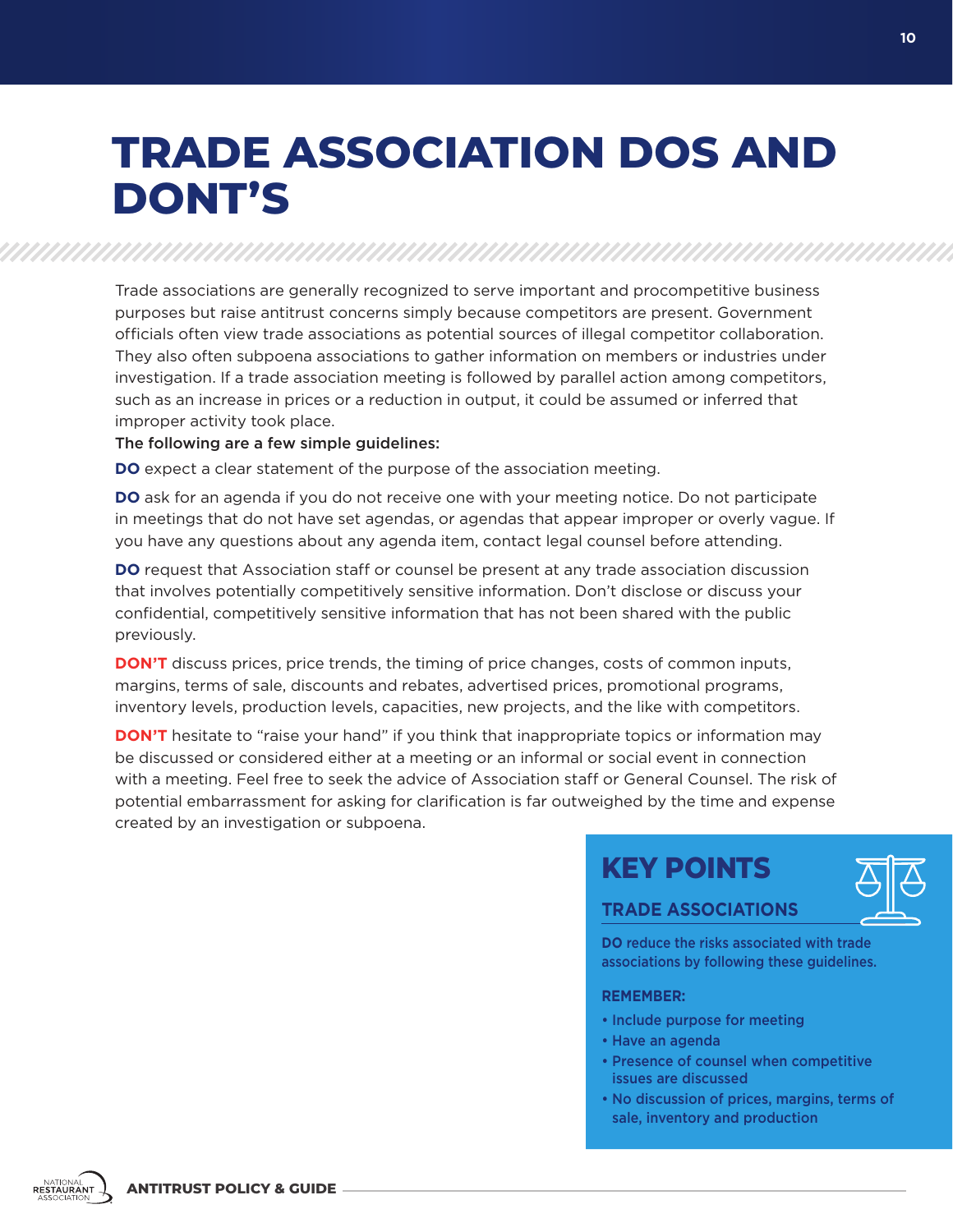## **ANTITRUST ISSUES SPECIFIC TO TRADE ASSOCIATIONS**

### **MEMBERSHIP**

Trade associations are permitted to adopt objective and reasonable standards for membership. Exclusionary membership practices that affect a market participant's ability to compete, however, may raise antitrust issues. Similarly, denial of membership or discrimination in membership terms may place competitors at a disadvantage if membership is necessary to compete in the industry on equal terms. The same general rules apply to non-members: if certain benefits or services provided by the association are essential or material to compete effectively, then the association likely will be required to provide access to those benefits necessary to effectively compete in the industry upon payment of a reasonable fee.

### **INFORMATION EXCHANGE, DATA COLLECTION, AND DISSEMINATION**

Providing valuable industry information and/or compiling industry data is a key function of the National Restaurant Association. Structured properly, an information exchange program is a legitimate and valuable function of a trade association. Compilations of reasonably-available public information and other data collection and statistical reporting, conducted under reasonable guidelines, will not run afoul of the antitrust laws. Nonetheless, because of the risk that information collected as part of an information exchange could be used for unlawful purposes (for example, as the basis for an agreement to fix prices or restrict output between competitors), a number of precautions must be taken:

- Clearly articulate the purpose and procompetitive benefits of the information exchange program, and keep it closely focused on those criteria.
- Participation should not be a condition of membership, and a member's decision not to participate should not result in a loss of membership or limitation of membership rights;
- The data should be collected by the Association staff or other independent third-party collectors. Participating companies are not involved in the collection or compilation of the raw data;
- The third party treats specific information provided by participating companies confidentially and does not disclose it in its raw form to any other participant or a third party.
- Published data are reported in an aggregated form so that information relating to individual transactions is not disclosed and cannot be figured out. Surveys that include data from fewer than five companies may be risky because it may be difficult to conceal the source of the information.
- The survey does not include information about future prices or other future forecast information.
- Joint discussion and analysis of the data by association members should be avoided. Each participant should separately analyze the data and make independent business decisions based on the data;

No new data collection or information exchange program should be embarked upon without the approval of appropriate Association Staff or Counsel. All such programs should be reviewed from time to time for antitrust concerns. The Association has adopted the following specific policy:

**KEY POINTS**

**TRADE ASSOCIATIONS** *(continued)*

- The potential risks associated with meetings with competitors are not altered simply because the meeting is an "informal" (e.g., lunch or dinner) meeting rather than a "formal" (e.g., meeting in offices) meeting. Antitrust authorities do not distinguish between types of meetings.
- **DO NOT** exclude companies from membership if doing so would put that company at a competitive disadvantage.

**11**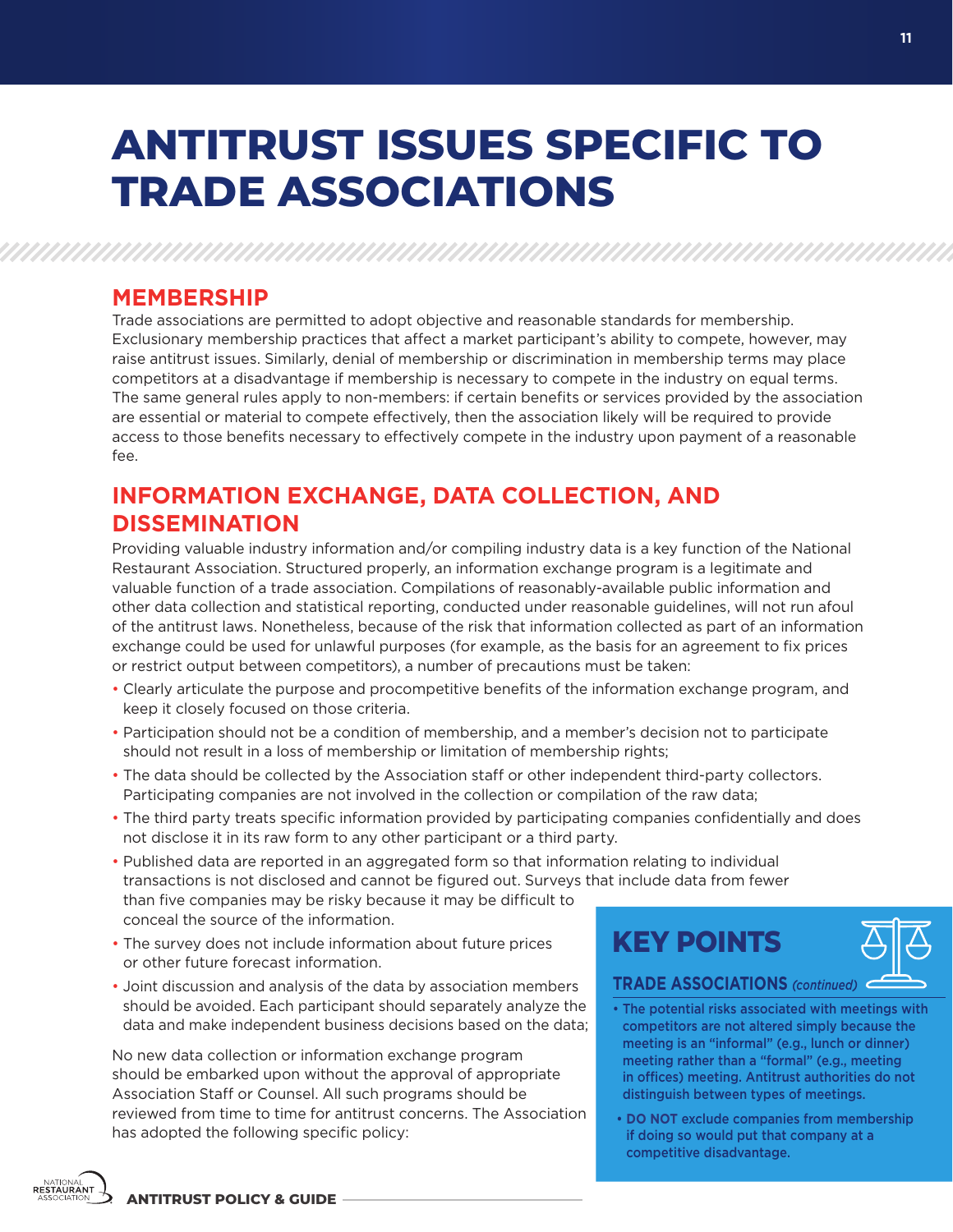### **ANTITRUST ISSUES SPECIFIC TO TRADE**

**ASSOCIATIONS** *(continued)*

### **STANDARD SETTING**

The process of developing industry standards, if properly executed, can be a beneficial function of an industry group. Certain precautions should be taken in evaluating and adopting a position on a standards issue to ensure that a position taken by the Association accurately reflects member interests and does not implicate any antitrust concerns such as price fixing or group boycott issues. Adoption of a standard or a position on a standard with anticompetitive intent to limit or prevent certain competitors from competing effectively could lead to antitrust liability. Therefore, these guidelines should be followed in articulating a the Association position on any standard:

- Consider all relevant opinions.
- Articulate a sound technical basis for the position based on legitimate objective justifications.
- The standard must be reasonably related to the goals it is intended to achieve.
- The standard must be no more extensive than necessary to accomplish those goals.
- Revise positions over time as necessary to reflect the beliefs of the membership and the current state of the technology.
- Members must disclose voluntarily any proprietary interest (e.g., a patent) they may have in a particular standard that the trade association adopts; failure to disclose intellectual property and other interests in a specific standard may lead to antitrust liability.

### **CERTIFICATION AND SELF-REGULATION**

A key function of the Association, the Foundation, and their affiliated organizations is to provide industry certifications and guidance to allow for compliance with best practices, applicable laws, and regulations. Such valuable procompetitive programs must be carefully planned and created to be objective and not unreasonably restrict the interests of certain industry participants to the benefit of others. Even if an association's intent is to improve members' ethical conduct and provide the public with better products and services, it can still violate the antitrust laws. Any industry certification program or attempt at self-regulation must be based on sound, objective justifications; must be reasonably related to the goals it is intended to achieve; must be no more extensive than is necessary to accomplish those goals; and must incorporate reasonable procedural safeguards to ensure that participants are not arbitrarily discriminated against. This Guide is intended as an aid to assist you in understanding and fulfilling your responsibility to comply with the Association's antitrust policies. It is not intended to make you an expert, but rather to help you identify antitrust issues that could arise in the course of your job responsibilities. Always contact the Association's President & Chief Executive Officer or General Counsel for further guidance.





#### **TRADE ASSOCIATIONS** *(continued)*

#### **INDUSTRY SURVEYS REQUIRE:**

- Procompetitive rationale for sharing data.
- Voluntary participation.
- Third-party data collection.
- Maintain confidentiality.
- Aggregate data.
- No disclosure of competitive data in raw form.
- More than a few participants.
- No future prices or forecasts.
- Unilateral analysis of data.

#### **STANDARD SETTING GUIDELINES:**

- Consider all relevant opinions.
- Articulate sound technical basis.
- Reasonably related to goals.
- No more extensive than necessary.
- Revise positions as necessary.
- Voluntarily disclose proprietary interests.

#### **CERTIFICATION AND SELF-REGULATION:**

- Based on sound objective justifications.
- Reasonably related to goals.
- No more extensive than necessary.
- Reasonable procedural safeguards against